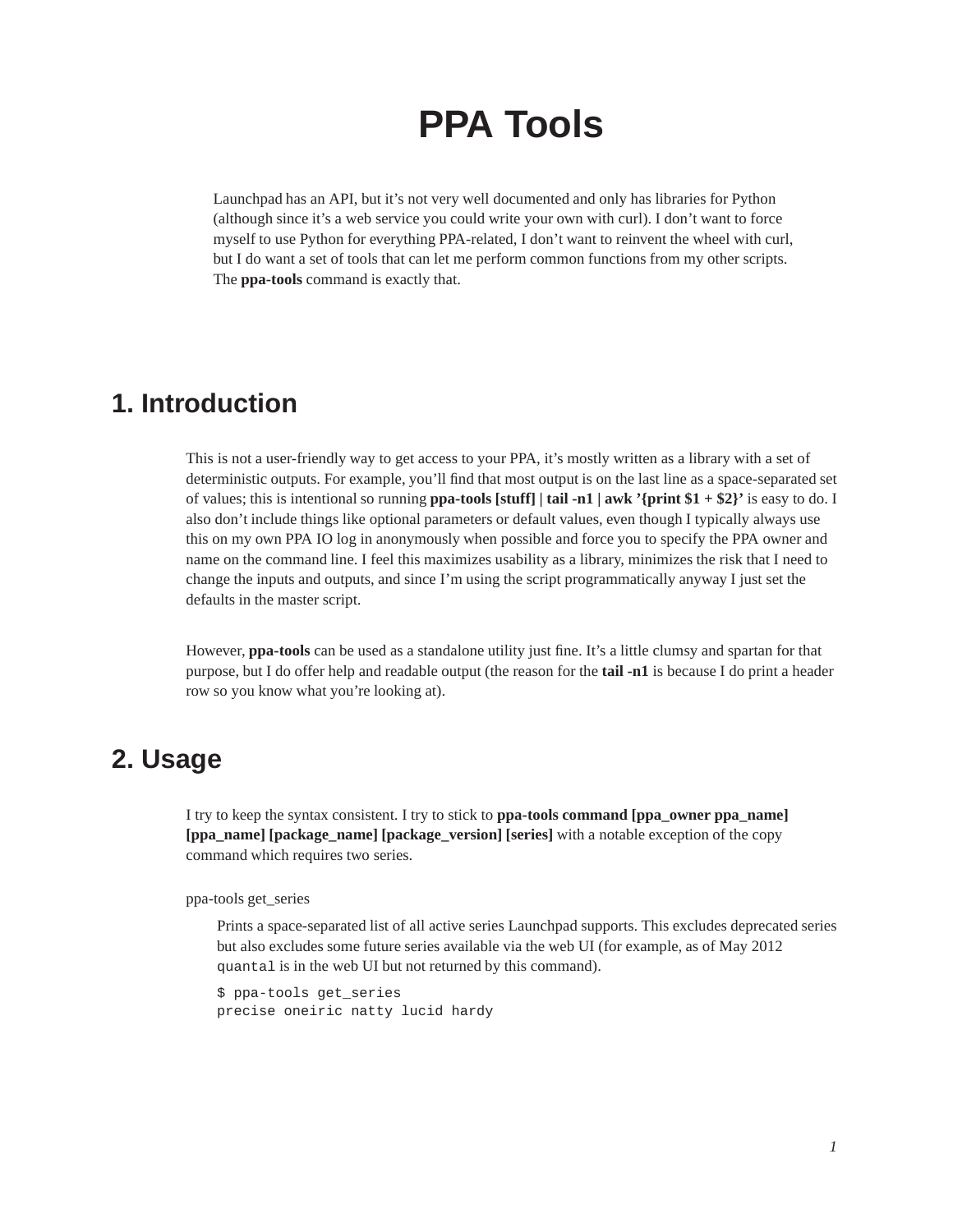ppa-tools get\_pkg\_ver ppa\_owner ppa\_name pkg\_name series\_name

Prints the version of the source for a particular package. Note that this means that the source has been submitted, but not necessarily that the binaries are done building.

```
$ ppa-tools get_pkg_ver ubuntu-ebower ebower tabletify precise
0.1.4
```
ppa-tools get\_pkg\_status ppa\_owner ppa\_name pkg\_name series\_name

Prints the status of the source for a particular package. Since it's the status of the source, this does not mean that the binaries are available.

\$ ppa-tools get\_pkg\_status ubuntu-ebower ebower ppa-tools precise Published

ppa-tools get\_bin\_status ppa\_owner ppa\_name pkg\_name pkg\_version series\_name

Prints a two-line output showing the status of the binaries for a particular package and version. The first line is the header so you know which status represents which architecture. The second line is the status.

```
$ ppa-tools get_bin_status ubuntu-ebower ebower ppa-tools 0.1 precise
i386 amd64
Published Published
```
ppa-tools get\_pkgs ppa\_owner ppa\_name

Prints a single line, space separated list of all package names in a given PPA.

\$ ppa-tools get\_pkgs ubuntu-ebower ebower dbcompile makemkv-install mkv-rename multi-build ppa-tools sparkline-gp tabletify

ppa-tools get\_pkgs\_full ppa\_owner ppa\_name

Not incredibly programmatically friendly, but a useful data dump. It prints the package name, version, series, architecture, and binary status for everything in the PPA. Since the output is fairly large, the example below is truncated.

```
$ ppa-tools get_pkgs_full ubuntu-ebower ebower |head
pkg_name pkg_version in series architecture bin_status
dbcompile 0.1.2.1 in quantal i386 Published
dbcompile 0.1.2.1 in quantal amd64 Published
dbcompile 0.1.2.1 in precise i386 Published
dbcompile 0.1.2.1 in precise amd64 Published
dbcompile 0.1.2.1 in oneiric i386 Published
dbcompile 0.1.2.1 in oneiric amd64 Published
dbcompile 0.1.2.1 in lucid amd64 Published
dbcompile 0.1.2.1 in lucid i386 Published
dbcompile 0.1.2.1 in natty amd64 Published
```
ppa-tools get\_count ppa\_owner ppa\_name pkg\_name

Prints a header row followed by the number of downloads for each architecture. Yes, I cherry-picked the example...

```
$ ppa-tools get_count ubuntu-ebower ebower makemkv-install
i386 amd64
214 388
```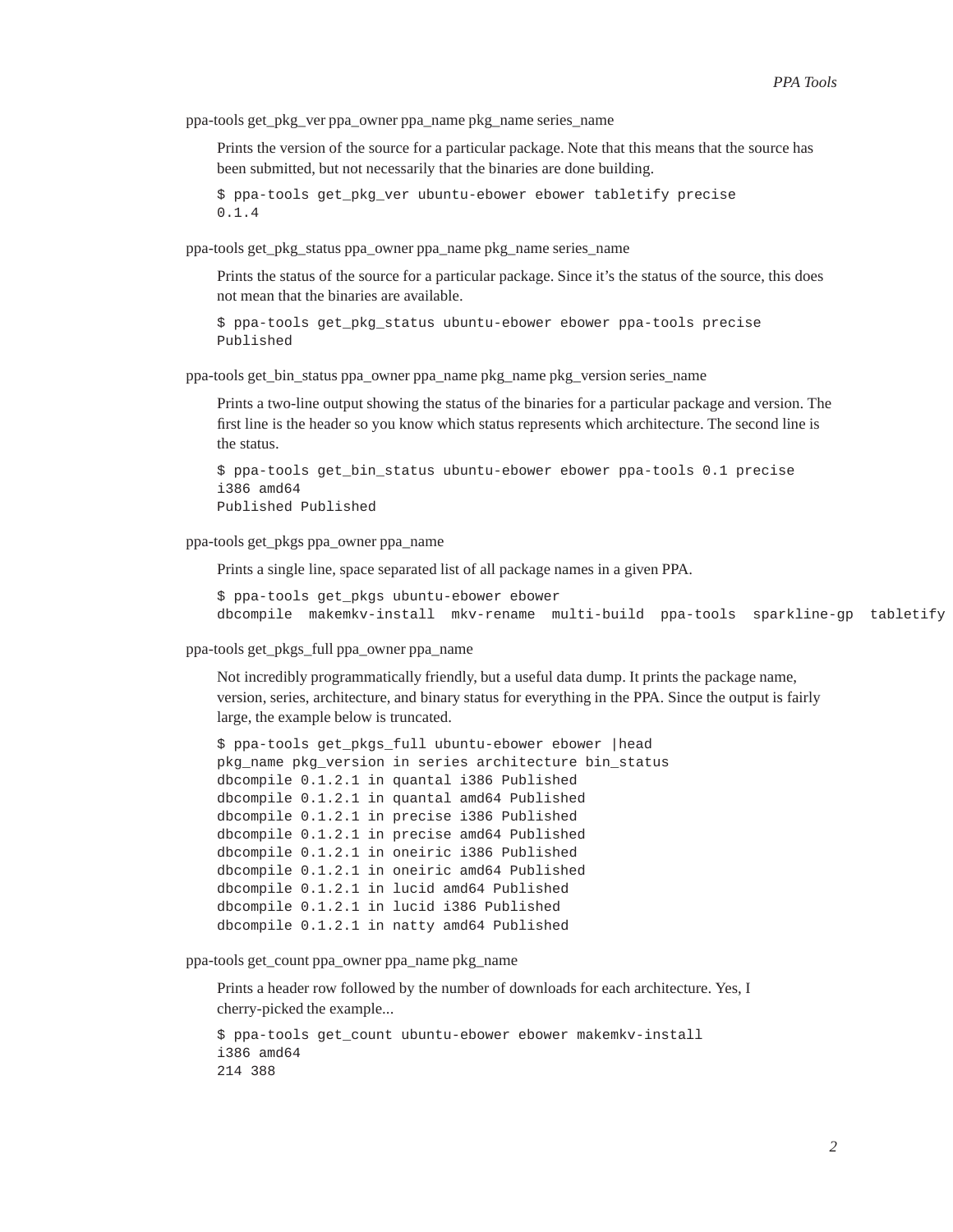ppa-tools cp\_pkg ppa\_owner ppa\_name pkg\_name pkg\_name source\_series dest\_series

This command requires that you allow access to your Launchpad account because it's making a change rather than just reading data, this also means the script could do bad things so consider yourself warned. The first time you use this command it will open a browser window to ask you to generate an authentication token, feel free to only give a small window for access or just give it permanent access if you'd rather not need to log in every time you use it. I use this script on my own PPA and you're welcome to read the code to verify it's not malicious, but there's always the chance I screwed something up or will do so in the future.

This command will copy the binaries from one series to another. PPAs, for some reason, allow you to submit to one series at a time. So your option are to submit to all series at once, using up a slew of build servers, or to wait for a primary series to complete and then copy the binaries over. In my case, the "binaries" are scripts so compiling seems like a waste. The output is not very programmatic, if it didn't throw an exception it worked.

\$ ppa-tools cp\_pkg ubuntu-ebower ebower uping precise quantal Copying uping 0.2.7.1 from precise to quantal

ppa-tools version|--version|-v

Prints the help, the version, and exits. Once again, **tail -n1 | awk '{print \$3}'** is your friend.

```
$ ppa-tools version
Usage:
ppa-tools command [options]
```

```
Command options (run ppa-tools command to see details):
get_series - prints a list of all active series
get_pkg_ver - prints the version of a package
get_pkg_status - prints the current status of the package
get_bin_status - prints the status of the binaries in a package
get_pkgs - prints a list of the packages in a PPA
get_pkgs_full - prints a detailed list of the packages in a PPA
get_count - prints the number of times a package was downloaded
cp_pkg - copies a package to another series in a PPA
--version|-v - prints the current version of this program
```
ppa-tools version 0.1

#### **3. Installation**

Most Ubuntu users should strongly consider using my Launchpad PPA which will help keep your package up-to-date. You can install it with the following commands:

```
sudo add-apt-repository ppa:ubuntu-ebower/ebower
sudo apt-get update
sudo apt-get install ppa-tools
```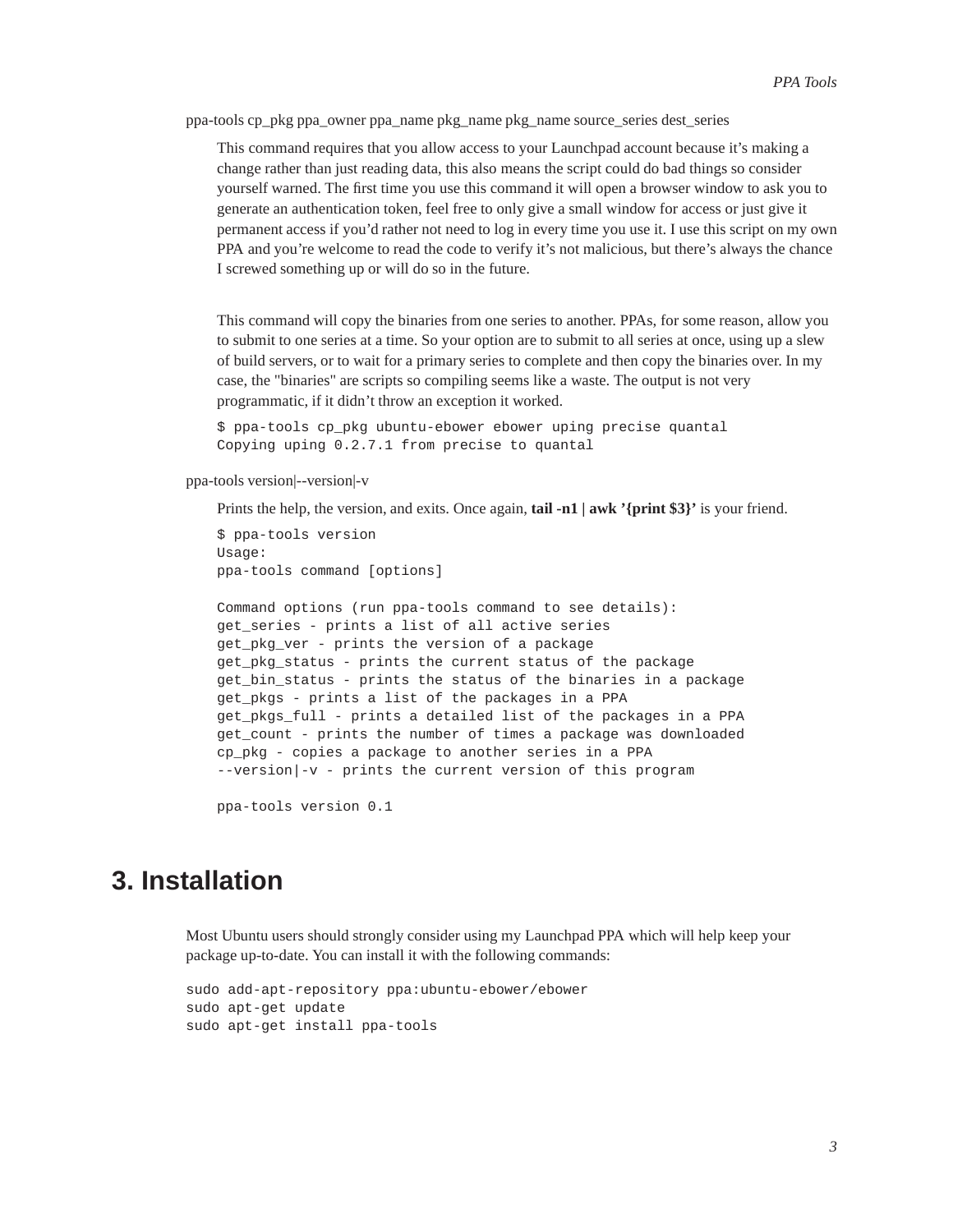If you're not fortunate enough to be able to use this, you can download the packages here:

| <b>Distro Type</b> | <b>i386</b>                              | amd <sub>64</sub>                |
|--------------------|------------------------------------------|----------------------------------|
| Debian             | $ppa\text{-}tools_0.1_1386.$ deb         | $ppa\text{-}tools_0.1_0.44.$ deb |
| RedHat             | $ppa\text{-}tools-0.1-2.1386\text{.rpm}$ | ppa-tools-0.1-2.x86_64.rpm       |
| <b>Other</b>       | ppa-tools_0.1.tar.gz                     | ppa-tools_0.1.tar.gz             |

**Table 1. Download links for "ppa-tools"**

#### **3.1. Installing Under Windows**

I've made a conscious decision to develop exclusively for Linux, if you use Windows or (heaven help you) OSX you can still run my programs for free. If I developed for Windows, you'd need to hope that Wine works or fork over the money for a Windows install disc. If I developed for OSX you would be legally obligated to buy Mac hardware due to restrictive licensing. Since I develop for Linux, you can obtain Linux with zero additional cost and run it on just about any system known to man.

First, try out Linux. I use Ubuntu (http://www.ubuntu.com) which is pretty user-friendly, but feel free to check out other distros (http://distrowatch.com/dwres.php?resource=major) (or, if you want a more complete list, check out the excellent GNU/Linux Distribution Timeline (http://futurist.se/gldt/)). Fedora is another choice but it uses a different root than Ubuntu (RedHat vs. Debian) so some things will be different. Personally I'd rather be running Slackware, but that's not for someone who needs to read how to install my stuff under Windows. Download a CD and try it out, worst case you'll like it and install it alongside your existing OS or even as your primary OS.

Barring that, try out VirtualBox (http://www.virtualbox.org), installing this will allow you to install Linux within your current OS. This will let you run my programs just fine and try out Linux without making any changes to your existing system.

Finally, Windows users can also try Cygwin (http://www.cygwin.com). It won't let you run Linux programs, but since the majority of my "programs" are really scripts you may be able to get them to work.

## **A. About Me**

My name is Jeff Bower, I'm a technology professional (http://www.linkedin.com/in/jdbower) with more years of experience in the telecommunications industry than I'd care to admit. I tend to post with the username jdbower on various forums, including Komodo Kamado (http://komodokamado.com/forum/), Android Central (http://forum.androidcentral.com/), VirtualBox (http://forums.virtualbox.org/), and MakeMKV (http://www.makemkv.com/forum2/). Writing these documents is a hobby of mine, I hope you find them useful and feel free to browse more at https://www.ebower.com/docs.